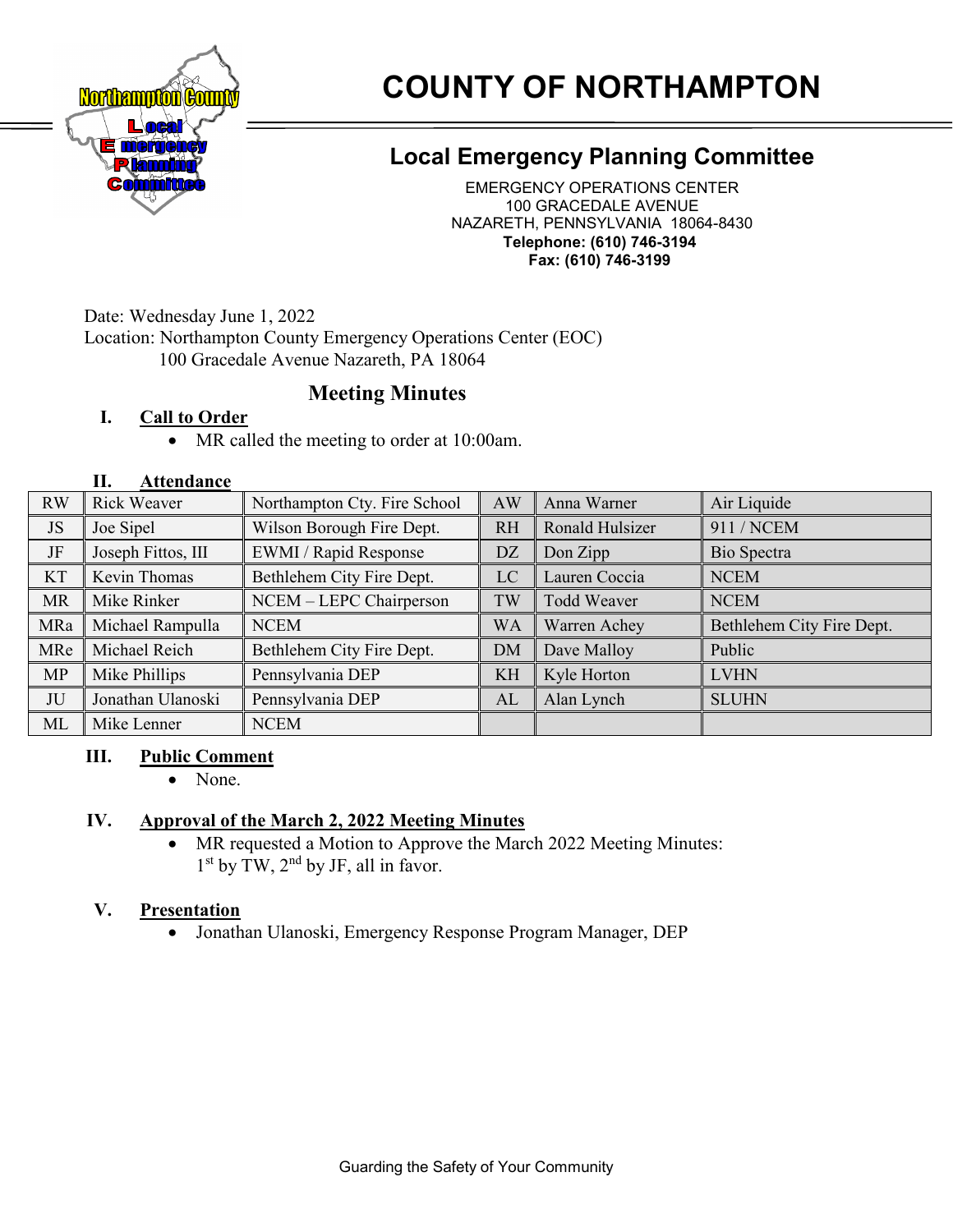#### **VI. Financial Report** *(presented by MRa)*

| $\bullet$ | Beginning balance:     | \$147,591.00                                   |
|-----------|------------------------|------------------------------------------------|
|           | Revenue:               | $+$ \$ 63,740.54                               |
|           |                        | \$211,331.54                                   |
|           | Expenditures:          | $-$ \$60,623.27                                |
|           | Encumbrance:           | $-$ \$105,830.40                               |
|           | <b>Ending balance:</b> | \$44,877.87                                    |
|           |                        | (Figures presented as of date of May 27, 2022) |

## o **Year-to-Date Revenues**

- Emergency Planning Fees: \$8,200.00
- Hazardous Chemical Fees: \$47,475.00
- County Cost Reimbursement: \$8,065.54

#### o **Year-to-Date Expenditures**

| Telephone:                       | \$4,443.67  |
|----------------------------------|-------------|
| Minor Equipment:                 | \$90.65     |
| <b>Operating Supplies:</b>       | \$318.02    |
| Professional Services:           | \$41,582.80 |
| Repair/Maintenance of Equipment: | \$1,458.17  |
| Education:                       | \$7,855.00  |
| Security & Safety Supplies:      | \$4,875.00  |

• MR requested a Motion to Approve the March 2, 2022 Financial Report: 1<sup>st</sup> by KT, 2<sup>nd</sup> by WA, all in favor.

Sara Title III Collections – As of June 1, 2022 *(presented by MR)*

- Tier II billing & payments Total facilities billed: **184**
	- o Billed / Assessed: **\$ 57,350.00**
	- o Fees Collected: **\$ 53,400.00**
	- o Fees Outstanding: **\$ 3,950.00**
- 21 Facilities were re-billed & sent non-compliance letters on 4/27. It explained Act 165, the HazMat Emergency Planning & Response Act and the County's Ordinance No. 204- No. 214.

#### **VII. Plans** *(presented by MR)*

- Emergency Response Plans
	- o Updated
		- Waste Management Greenstar Recycling, 799 Smith Lane, Northampton
		- Waste Management Grand Central Station, 910 W Pennsylvania Ave, Pen Argyl.
		- United Parcel Service, Inc. (Lehigh Valley) 1620 Van Buren Road, Easton.
	- o New
		- None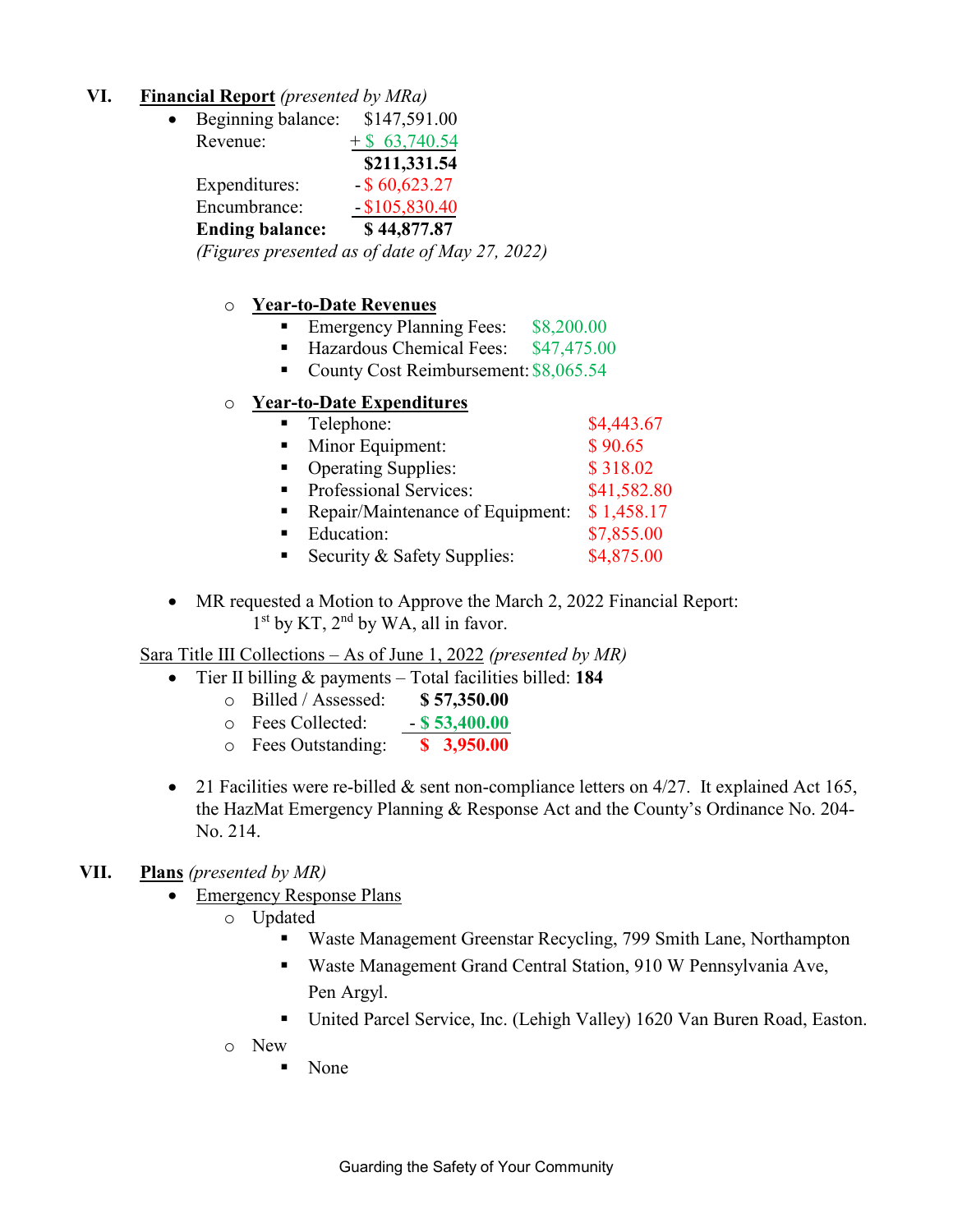- Preparedness, Prevention, Contingency Plans
	- o Updated
		- None
	- o New
		- None

## **VIII. Site Visits** *(presented by MR)*

- Completed
	- o None
- Upcoming
	- o Thermo Fisher Scientific, 6771 Silver Crest Road, East Allen Township
- o Praxair, 145 Shimersville Road, Bethlehem

## **IX. Northampton County Response & Training Reports**

- Four (4) responses since the March 2, 2022 meeting, they were: *(presented by MRa)*
	- o 4/26 Main Street, Walnutport
		- **IDED** Investigation of sheen on the Lehigh River
	- o 4/11 324 Riverview Drive, Lehigh Township
		- Spill
	- o 4/14 3350 Pheasant Drive, Moore Township
		- Home heating oil spill
	- $\circ$  4/29 Moore Twp. Fire House, 2718 Mountain View Drive, Moore Township
		- **Structure Fire, Assist with Ram Fan**
- Northampton County EM Hosted Training Courses *(provided by MRa)*
	- $\circ$  6/2 & 6/3 ICS 400: Advanced ICS for Command & General Staff
	- o 6/25 HazMat IQ: Above the Line, Below the Line
	- o 9/28 & 9/29 G-271: Severe Weather
	- $\circ$  10/25 & 10/26 Medical Preparedness to Bombing Incidents
- Northampton County Fire School Training Report *(provided by RW)*
	- o 6/2 Hazmat Awareness Refresher at NC-EOC (2 sessions)
	- o 8/7 Hazmat Awareness Course at NCFS
	- o 10/20 Hazmat Operations Course starts at NCFS
		- NCFS Pro-Board Testing Dates
			- $\geq 4/28 \& 4/30$  Hazmat Operations at NCFS cancelled, 1 applicant

# **X. Lehigh County Special Operations Response & Training Reports**

- Responses:
	- o N/A
- Lehigh County Special Ops Hosted Training Courses & News
	- o Will be holding Hazmat IQ course for their HazMat Technicians. (date: N/A)
	- o Advanced Metering course planned for October 2022.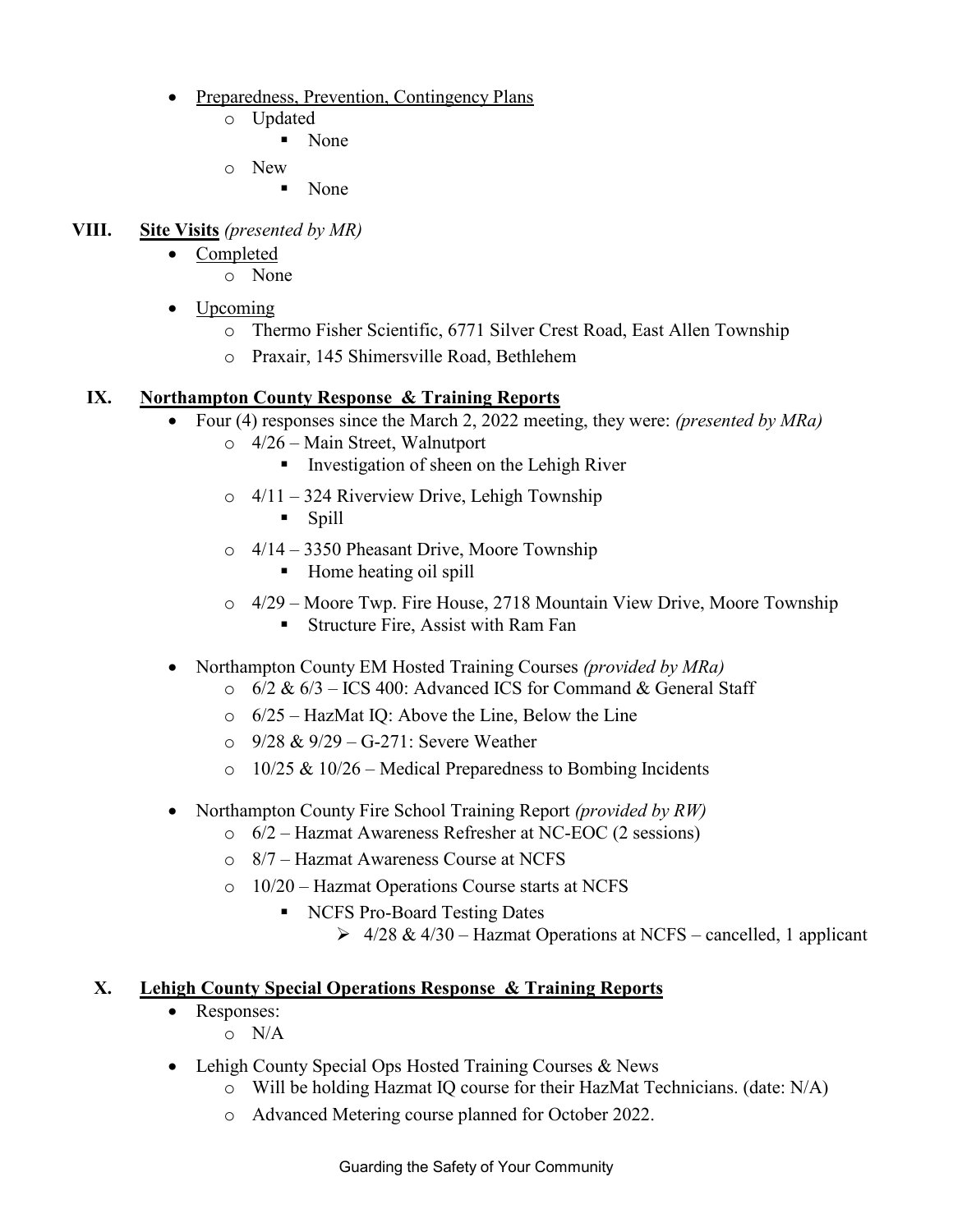$\circ$  Added seven (7) new technicians to their team, still looking for new, part-time members for their team.

# **XI. Bethlehem City Fire Department Response & Training Reports** *(presented by KT)*

- Responses:
	- o Four (4) responses since the March 2, 2022 meeting, they were:
		- Hydraulic Fuel Spill in March
		- Spill in a lab at Lehigh University
		- Carbon Dioxide Leak at WaWa on Broad St.
		- Fuel Spill from Tractor Trailer on I-78 in May. Remediation is ongoing.
- Bethlehem City Fire Department Hosted Training Courses & News
	- o CMERTT/TMERTT attended in March
	- o Confined Space Rescue was held in April
	- o Certification Drill on 5/5/22 w/PEMA for recertification
	- o Planning & Response to High Consequence Incidents on 5/20
	- o Dept. wide training on Chlorine & Clandestine Drug Labs- on going.
	- $\circ$  7/12 7/14 Elicit Chemicals course being held at Liberty HS.
	- o Proboard Technical Decon & Air Monitoring Several dates department wide.
	- o User training for Draeger X-site lives- tentatively scheduled for the end of July. (Exact date TBD once equipment is received-4 purchased  $\&$  they have 2 units)

# **XII. Old Business**

- City of Bethlehem Hazmat Truck upgrades:
	- o Per KT, the truck is completed and back in service.
- Meter Simulators:
	- Per MRa, meter simulators were received.
- Technical Assistance Grant (TAG) Award:
	- Per TW, submitted grant for training, radio replacement in the trucks, meter simulators and a FirstNet Subscription. All requests totaled \$100,000. A budget adjustment was entered to add in TAG grant requests.
- New LEPC Membership *\*\*was on agenda and approved last meeting (12/1/21)*
	- o MR discussed the addition of new LEPC Members to the group:
		- Mr. Mike Phillips, Pennsylvania DEP *(replacing Mr. Dave Malloy)*
		- **Mr. Donald Zipp, New HHS at BioSpectra**
		- **Mr. Michael Lenner, Deputy Director of Systems, 911/NCEM**
		- TW stated that new members would be added and sent to County Council / County Executive for approval in the beginning of 2022.
		- $\triangleright$  MR made the Motion to approve the addition of the three (3) new LEPC members: 1st by MR, 2nd by JB, all in favor.

# **XIII. New Business**

• 2022-2023 HMRF Grant- We received \$19,095 out of \$30,000 requested from PEMA. This grant is to contract services with Lehigh County HazMat.